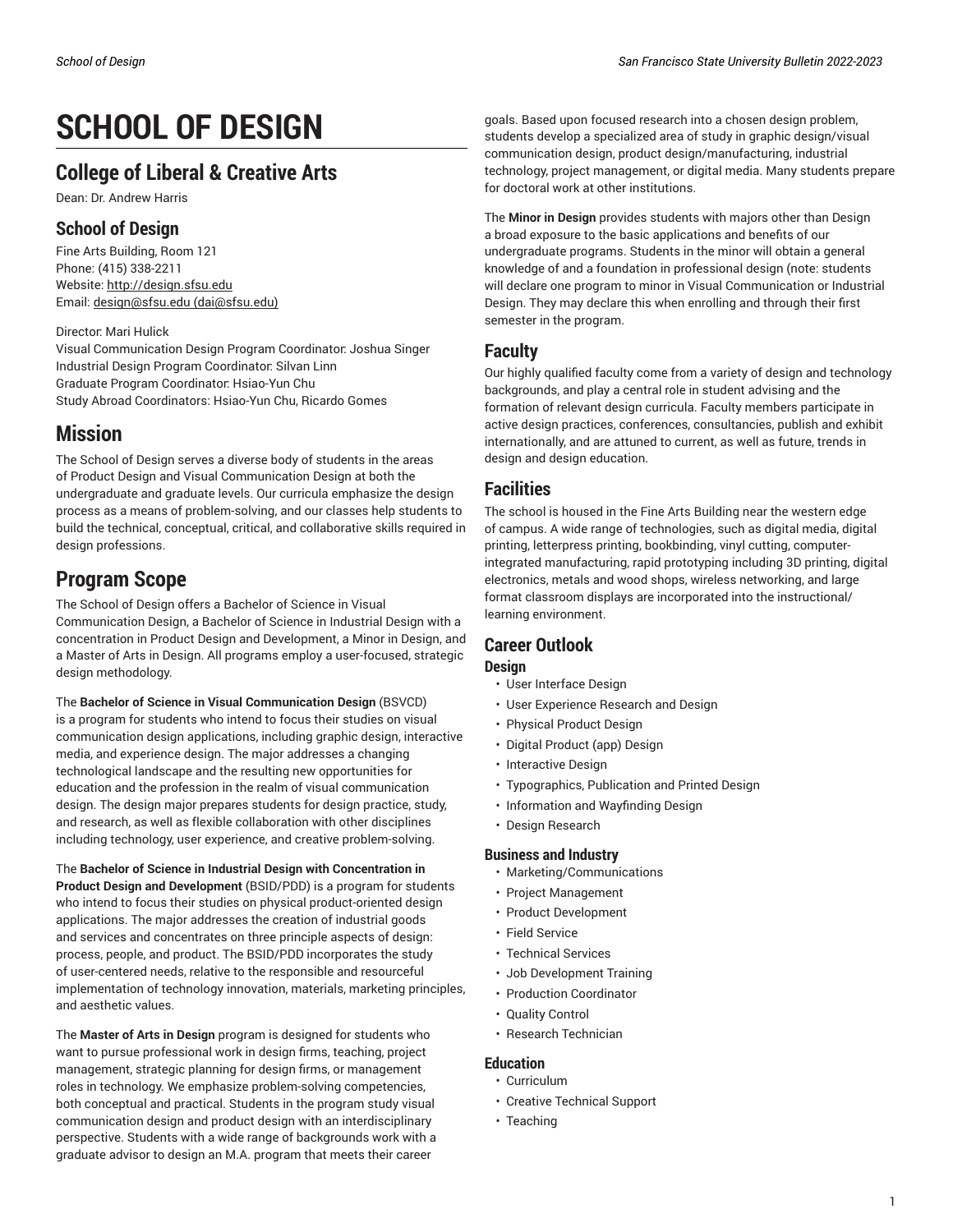# **Advising**

During the first semester in the major all students are required to enroll in the four core prerequisites;

| Code           | Title                                | Units |
|----------------|--------------------------------------|-------|
| <b>DES 200</b> | Visual Design Literacy               |       |
| <b>DES 322</b> | <b>Computer Graphic Imaging</b>      |       |
| <b>DES 356</b> | A History of Design and Technology   |       |
| <b>DES 370</b> | Introduction to The School of Design |       |

During the DES 370 course, students will meet with an advisor and complete a "Major/Minor contract."

Students must periodically check with their advisor to update their major advising contract and program goals. Students must also meet with their advisor prior to the semester of graduation.

### **International Track**

School of Design majors may enhance their course of study by participating in the official School of Design Study Abroad programs in several locations. Eligible International Track students follow a particular course of study, upon consultation with advising Design faculty, that integrates overseas courses with the approved course requirements in Design. All official SF State Study Abroad students earn SF State resident credit and may use SF State financial aid while participating in the program. For more information, please visit [http://oip.sfsu.edu/](http://oip.sfsu.edu/studyabroad/) [studyabroad](http://oip.sfsu.edu/studyabroad/) (<http://oip.sfsu.edu/studyabroad/>).

### **Impaction**

Undergraduate majors in the School of Design are impacted. This means that there are more students interested in the program than can be accommodated. Therefore, entrance into the majors is a selective and competitive process. Applications must be received during the application filing period and no later than the November 30 deadline. Admissions decisions will be made in March or April of the following calendar year. Transfer applicants not admitted to the program, but who meet GE and University admissions requirements, will be admitted to their alternate majors. Continuing SF State students not admitted to the program will remain in their current majors.

### **Application Filing Periods**

Applications for admission to the majors are accepted by the University during the application filing periods for the fall semester (October 1 to November 30 for admission for the following fall). Applications are not accepted for spring semesters. Applications received outside of the fall semester open filing period will not be considered.

Transfer applicants from other colleges must submit an application via Cal State Apply at [https://calstate.liaisoncas.com/applicant-ux/#/login.](https://calstate.liaisoncas.com/applicant-ux/#/login)

Continuing SF State students must submit a Supplemental Program Application and Change of Major form directly to the School of Design.

# **Professor**

Yu-Charn Chen (1988), *Professor in Design*. D.I.T. University of Northern Iowa.

Hsiao-Yun Chu (2006), *Professor in Design*. Ph.D. University of Brighton.

Ricardo Gomes (1992), *Professor in Design*. M.F.A. University of California, Los Angeles.

Giuseppe (Pino) Trogu (2007), *Professor in Design*. M.F.A. Rhode Island School of Design.

# **Associate Professor**

Mari Hulick (2017), *Associate Professor in Design*. M.F.A. Northwestern University.

Silvan Linn (2012), *Associate Professor in Industrial Design*. M.S.D. Arizona State University.

Joshua Singer (2008), *Associate Professor in Design*. M.F.A. California College of the Arts.

# **Assistant Professor**

Fernando Carvalho (2021), *Assistant Professor in Industrial Design*. Ph.D. Loughborough University.

Ellen Christensen (2019), *Assistant Professor in Design*. M.F.A. Rhode Island School of Design.

Joshua Mcveigh-Schultz (2018), *Assistant Professor in Design*. Ph.D. University of Southern California.

Omar Sosa-Tzec (2020), *Assistant Professor in Design*. Ph.D. Indiana University Bloomington.

Saskia Van Kampen (2019), *Assistant Professor in Design*. M.F.A. York University.

# **Majors**

- [Bachelor of Science in Visual Communication Design \(http://](http://bulletin.sfsu.edu/colleges/liberal-creative-arts/design-industry/bs-visual-communication-design/) [bulletin.sfsu.edu/colleges/liberal-creative-arts/design-industry/bs](http://bulletin.sfsu.edu/colleges/liberal-creative-arts/design-industry/bs-visual-communication-design/)[visual-communication-design/\)](http://bulletin.sfsu.edu/colleges/liberal-creative-arts/design-industry/bs-visual-communication-design/)
- Bachelor of Science in Industrial Design: [Concentration](http://bulletin.sfsu.edu/colleges/liberal-creative-arts/design-industry/bs-industrial-design-concentration-product-design-development/) in Product Design and [Development \(http://bulletin.sfsu.edu/colleges/liberal](http://bulletin.sfsu.edu/colleges/liberal-creative-arts/design-industry/bs-industrial-design-concentration-product-design-development/)[creative-arts/design-industry/bs-industrial-design-concentration](http://bulletin.sfsu.edu/colleges/liberal-creative-arts/design-industry/bs-industrial-design-concentration-product-design-development/)[product-design-development/](http://bulletin.sfsu.edu/colleges/liberal-creative-arts/design-industry/bs-industrial-design-concentration-product-design-development/))

# **Minor**

• [Minor in Design \(http://bulletin.sfsu.edu/colleges/liberal-creative](http://bulletin.sfsu.edu/colleges/liberal-creative-arts/design-industry/minor-industrial-arts/)[arts/design-industry/minor-industrial-arts/](http://bulletin.sfsu.edu/colleges/liberal-creative-arts/design-industry/minor-industrial-arts/))

# **Masters**

• [Master](http://bulletin.sfsu.edu/colleges/liberal-creative-arts/design-industry/ma-design/) of Arts in Design ([http://bulletin.sfsu.edu/colleges/liberal](http://bulletin.sfsu.edu/colleges/liberal-creative-arts/design-industry/ma-design/)[creative-arts/design-industry/ma-design/](http://bulletin.sfsu.edu/colleges/liberal-creative-arts/design-industry/ma-design/))

### **DES 200 Visual Design Literacy (Units: 3)**

Prerequisite: Restricted to Design majors and minors or permission of the instructor.

Fundamental visual design principles, vocabulary, and applications in design. Topics relevant to 2D and 3D design techniques for both tangible and virtual results. (Plus-minus letter grade only) [Formerly DES 323]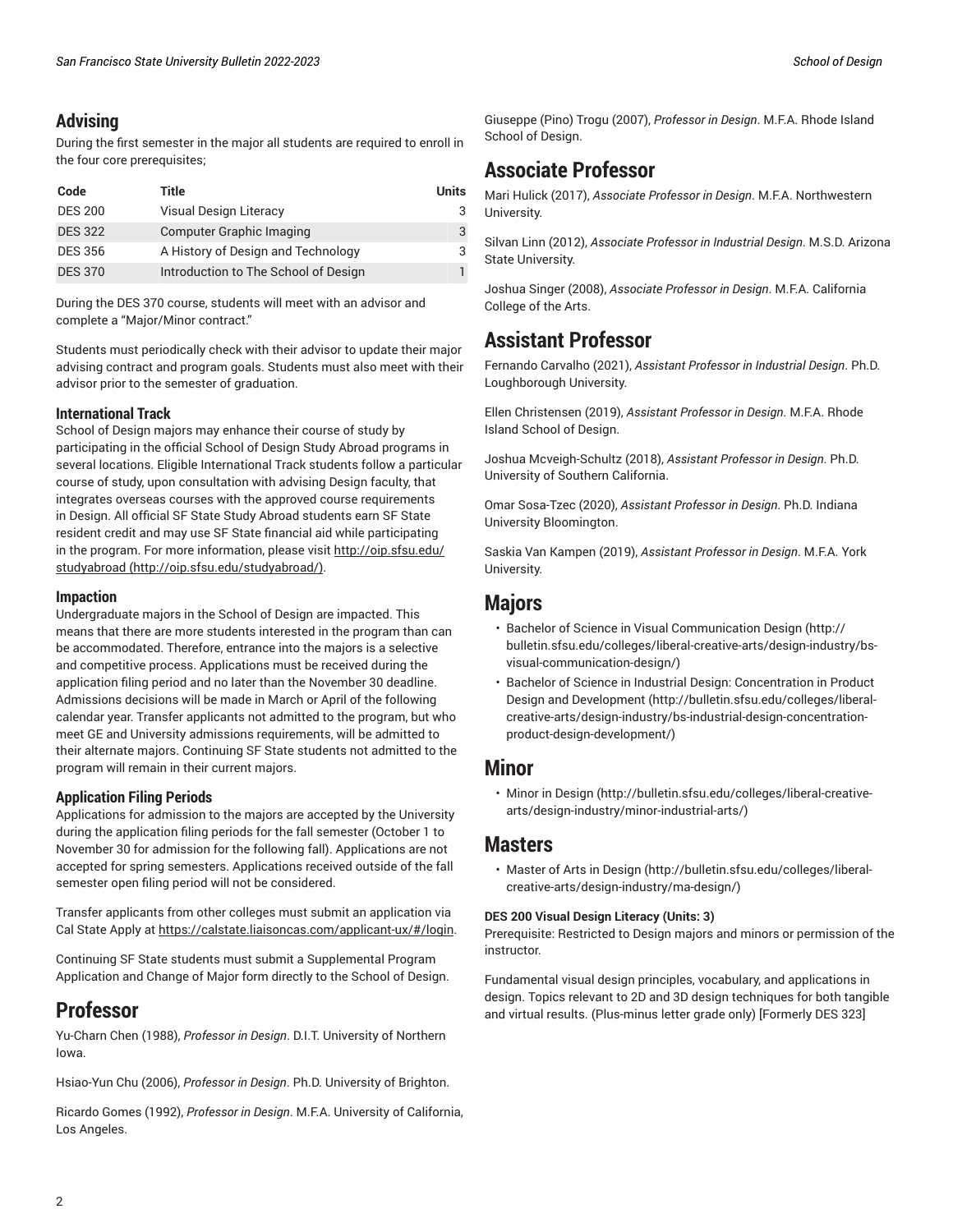### **DES 210 Our Manufactured World: The Life Cycle of Everyday Objects (Units: 3)**

An overview of how common consumer goods are designed, manufactured, marketed, used, and disposed of in industrialized economies. Emphasis on both traditional mass-production techniques (injection molding, casting) and more contemporary computer-aided methods (CAD, 3D printing, etc.). Discussion of the environmental consequences of mass manufacture (pollution, climate change) and some more sustainable alternatives. (Plus-minus letter grade only) [Formerly DAI 210]

#### **DES 220 Introduction to Drawing for Designers (Units: 3)**

Introduction to drawing for design professions: graphic design, industrial design, digital media, and marketing. Learning to draw as learning to see and understand two- and three-dimensional objects, to give form to design ideas and to communicate these ideas to others. (Plus-minus letter grade only) [Formerly DAI 220]

#### **DES 221 Introduction to 3D Digital Design (Units: 3)**

Introduction to Computer-Aided Drafting and Modeling using industrystandard software and techniques. Survey of the field's history and discussions of contemporary trends. Methods of computer modeling from original ideas or references, basic rendering and animation, and presentation of work in professional formats. 3D printing component. Suitable for non-majors. (Plus-minus letter grade only)

#### **DES 222 Introduction to 2D Digital Design (Units: 3)**

Digital software and design processes for creating and editing digital images, illustrations, documents for print, and digital applications. Topics include design vocabulary, conceptualization methods, and text formatting. Students will develop and apply their knowledge through analysis, critique, projects, and exercises. This course is for prospective Design majors. Activity. (Plus-minus letter grade only) [Formerly DAI 222]

### **DES 226 Modern Letterpress Printing: Traditional and Digital Techniques (Units: 3)**

Integration of centuries-old methods of letterpress into contemporary design processes. Direct, hands-on work with digital and letterpress proofing press to explore typographic principles, technical methods, lettering, vector illustration, photographic images, and more. Work is project-driven, featuring demos, critique, field trips. Activity. May be repeated for a total of 6 units. Extra fee required. (Plus-minus letter grade only) [Formerly DAI 226] **Course Attributes:**

• C1: Arts

## **DES 228 Introduction to Web Design (Units: 3)**

Introduction to interaction design, with a focus on web design. Fundamentals of UX/UI and visual interface design, user-centered design, and GUI development will be introduced. Application of basic design principles and elements to live websites built from scratch, with an understanding of HTML and CSS. Exploration of the basics of effective interface design and usability. Activity. (Plus-minus letter grade only)

#### **DES 252 Rethinking Digital Visual Media: History, Technology, and Content (Units: 3)**

Digital visual media (computer animation, interactive multimedia, Internet, virtual worlds) viewed through the lenses of history, cultural impact, technology, and production techniques. [Formerly DES 227 and DAI 227]

#### **DES 256 Design and Society: Contemporary Design Issues and Applications (Units: 3)**

Introduction to contemporary design issues, applications, and professions; exploration of design's wide-ranging social impacts from visual communication to product design, transportation to city planning, green design to design for social good. (Plus-minus letter grade only) [Formerly DAI 256]

**Course Attributes:**

• C1: Arts

#### **DES 300 Design Process (Units: 3)**

Prerequisites: Restricted to upper-division Design majors and minors; DES 200\*, DES 356\*, and DES 370\* with a grade of C or better; or permission of the instructor.

Creativity and the design process. Individual and group creative problem solving related to graphic communications and product design/ development for industry. Activity. (Plus-minus letter grade only) [Formerly DAI 300]

#### **DES 305 Lab Safety Basics (Unit: 1)**

Prerequisite: Restricted to upper-division Design majors, minors, and graduate students.

Introduction to basic power and hand tools in the product design labs to ensure safe operation of tools for the duration of the student's program of study; proper dress, techniques, and protective equipment. Activity. May be repeated for a total of 2 units. (CR/NC grading only) [Formerly DAI 305]

#### **DES 310 Product Design I (Units: 3)**

Prerequisites: Restricted to upper-division Design majors and minors; DES 200\*, DES 305\*, DES 320\*, DES 321\*, DES 356\*, and DES 370\* with grades of C or better; or permission of the instructor.

Industrial manufacturing processes related to the development of three-dimensional objects for product and interior designers and manufacturing personnel. Activity. Extra fee required. (Plus-minus letter grade only) [Formerly DAI 310]

### **DES 320 Drafting and Sketching for Design (Units: 3)**

Prerequisites: Restricted to upper-division Design majors and minors.

Mechanical and freehand drawing, the reproduction of drawings, and interpretation of graphic projections. Perspective drawing and the common elements of technical illustration. Signs and symbols of design and drafting. Required for BSID majors. Activity. Extra fee required. [Formerly DAI 320]

#### **DES 321 Technical Drawing I: Introduction to CAD (Units: 3)** Prerequisites: Restricted to upper-division Design majors and minors.

Fundamentals of two-dimensional geometric image generation techniques to familiarize the student with computer-aided drafting (CAD). Microcomputer CAD hardware and software. Activity. Extra fee required. (Plus-minus letter grade only) [Formerly DAI 321]

#### **DES 322 Computer Graphic Imaging (Units: 3)**

Prerequisite: Restricted to upper-division Design majors and minors.

Comprehensive studies in design software process and production, inclusive of Adobe InDesign, Illustrator, and Photoshop. Extra fee required. [Formerly DAI 322]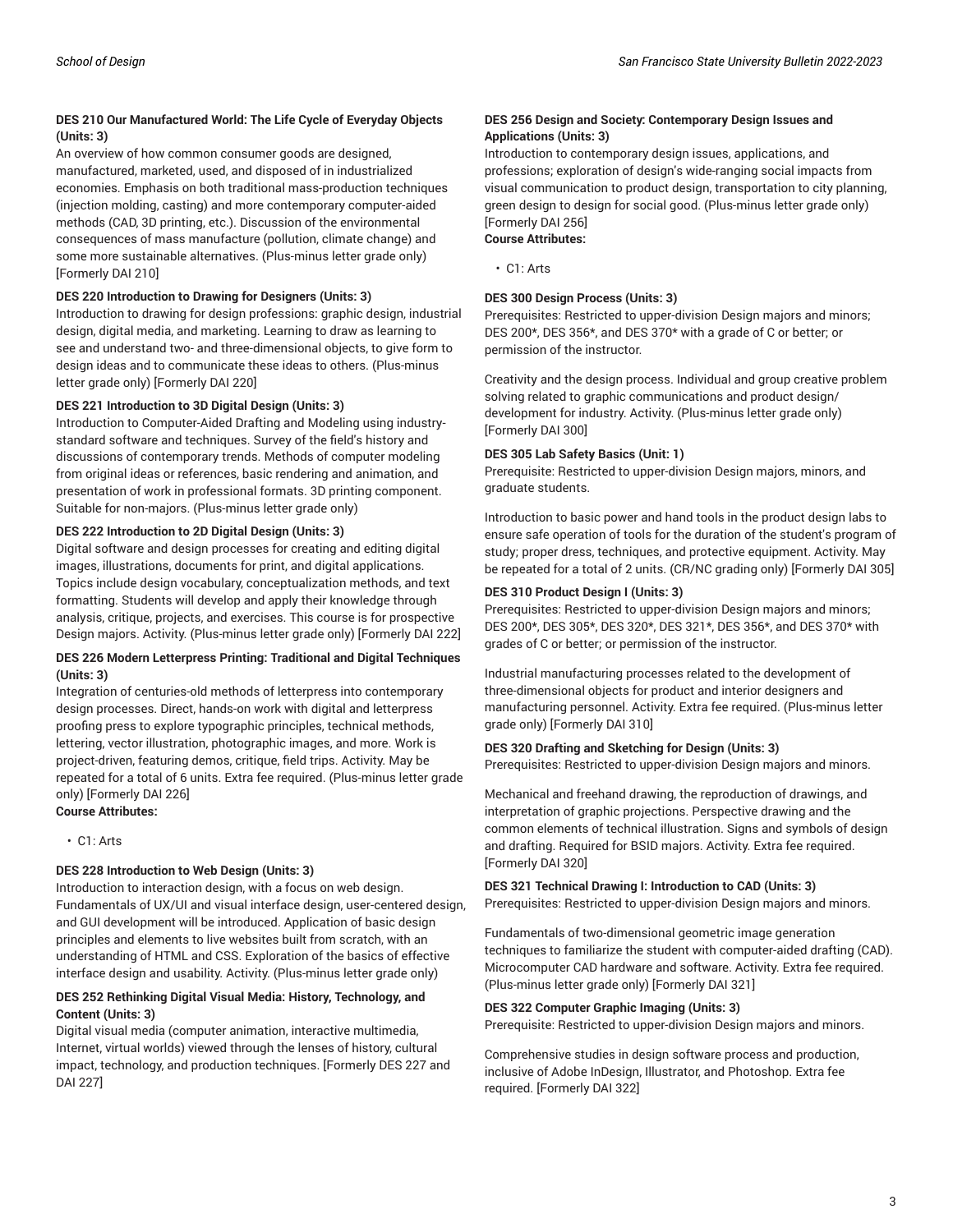### **DES 324GW Research and Writing for Design - GWAR (Units: 3)**

Prerequisites: Restricted to Design majors; GE Area A2; DES 200\*, DES 356\*, and DES 370\* with a grade of C or better; or permission of the instructor.

Critical examination of works across the industry sub-disciplines of product design, visual communication, and new media. Authoring design concepts and shaping visual presentations. (ABC/NC grading only) [CSL may be available] [Formerly DAI 324GW] **Course Attributes:**

• Graduation Writing Assessment

#### **DES 325 Graphic Design I (Units: 3)**

Prerequisites: Restricted to upper-division DES majors and minors; DES 200\*, DES 322\*, DES 356\*, and DES 370\* with grades of C or better; or permission of the instructor.

Design principles and problem-solving for visual communication. Basic production tools and techniques for creating print and screen media. Activity. Extra fee required. (Plus-minus letter grade only) [Formerly DAI 325]

#### **DES 327 Interactive Design I (Units: 3)**

Prerequisites: Restricted to upper-division Design majors and minors; DES 200\*, DES 322\*, DES 356\*, and DES 370\* with grades of C or better; or permission of instructor.

Introduction to digital media design focusing on Web design. Conceptual approaches to structuring information and interaction, basic graphic design considerations germane to networked media, and basic production skills. Activity. Extra fee required. (Plus-minus letter grade only) [Formerly DAI 327]

#### **DES 330 Industrial Design Outreach (iDo) (Units: 3)**

Prerequisites: Restricted to upper-division Design majors; DES 200\*, DES 356\*, and DES 370\*; or permission of the instructor.

Development and delivery of industrial design educational experiences to underserved high school students. Provides hands-on, interdisciplinary design projects to help foster curiosity, creativity, and build selfconfidence. Activity. May be repeated for a total of 6 units. (Plus-minus letter grade only) [CSL may be available] [Formerly DAI 330]

#### **DES 332 Electricity and Electronics (Units: 3)**

Prerequisites: Restricted to upper-division Design majors; DES 200\*, DES 356\*, and DES 370\* with a grade of C or better; or permission of the instructor.

Fundamentals of DC/AC circuits theory and basics of semiconductor devices. Principles of power generation, distribution, and applications. Application of theory to practical applications in home and industry. Activity. Extra fee required. [Formerly DAI 332]

#### **DES 340 Design and Materials (Units: 3)**

Prerequisites: Restricted to upper-division Design majors; DES 200\*, DES 305\*, DES 356\*, and DES 370\* with grades of C or better; or permission of the instructor.

Properties of industrial materials related to the design and manufacture of contemporary products. Design process of material properties and traditional technologies relative to the form and function of design objects. Activity, 3 units. (Plus-minus letter grade only) [Formerly DAI 340]

#### **DES 356 A History of Design and Technology (Units: 3)**

Prerequisites: Restricted to upper-division Design majors and minors or permission of the instructor. Concurrent enrollment in DES 370\* is required for Design majors and recommended for minors and non-majors.

History of modern design and attendant technology issues. Antecedents of modern design in product design, visual communications, and allied sectors in design. (Plus-minus letter grade only.) [Formerly DAI 356]

#### **DES 360 Model Development Laboratory (Units: 3)**

Prerequisites: Restricted to upper-division Design majors; DES 200\*, DES 305\*, DES 356\*, DES 370\* with grades of C or better; or permission of the instructor.

Rudiments of model building for the industrial designer. Production of various levels of models, including presentation-grade models. Activity. Extra fee required. (Plus-minus letter grade only) [Formerly DAI 360]

#### **DES 367 Introduction to Game Design (Units: 3)**

Prerequisites: Restricted to upper-division Design majors; DES 200\*, DES 322, DES 356\*, and DES 370\*; or permission of the instructor.

Introduction to game design. Build on a codified language for games and a set of design methodologies collectively called "playcentric design." Develop flexible skills and knowledge to create playable systems more efficiently and collaborate with others more effectively. Activity.

#### **DES 370 Introduction to The School of Design (Unit: 1)**

Prerequisites: Restricted to upper-division Design majors and minors or permission of the instructor. Concurrent enrollment in DES 356\* is required for Design majors and recommended for minors and non-majors.

Orientation to the design major and minor programs and concentrations, including resources and extracurricular opportunities. Issues and trends in design, technology, and industry. Selecting a faculty adviser and developing a program of study. professional outlooks and opportunities for graduate study. (CR/NC grading only) [Formerly DAI 370]

#### **DES 405 How to Develop, Patent, and Market an Idea (Units: 3)**

Prerequisite: Restricted to upper-division standing or permission of the instructor.

Presentations by experts from the field concerning consumer trends, procedures, pitfalls, advantages, and disadvantages involved in developing, patenting, and marketing new ideas or products. [Formerly DAI 405]

#### **DES 410 Product Design II (Units: 3)**

Prerequisites: Restricted to upper-division Design majors; DES 300\*, DES 305\*, DES 310\*, DES 321\*, and DES 420\* (may be taken concurrently); or permission of the instructor.

Introduction to the product design and development process: people, process, and product. User/market research, product development documentation, concept visual, models, and applications. Activity. Extra fee required. (Plus-minus letter grade only) [Formerly DAI 410]

#### **DES 420 Rapid Visualization (Units: 3)**

Prerequisites: Restricted to upper-division Design majors; DES 320\* and DES 370\* with grades of C or better.

Illustration of product and graphic design ideas. Three-dimensional sketching and rendering techniques. Lecture, 2 units; activity, 1 unit. (Plus-minus letter grade only) [Formerly DAI 420]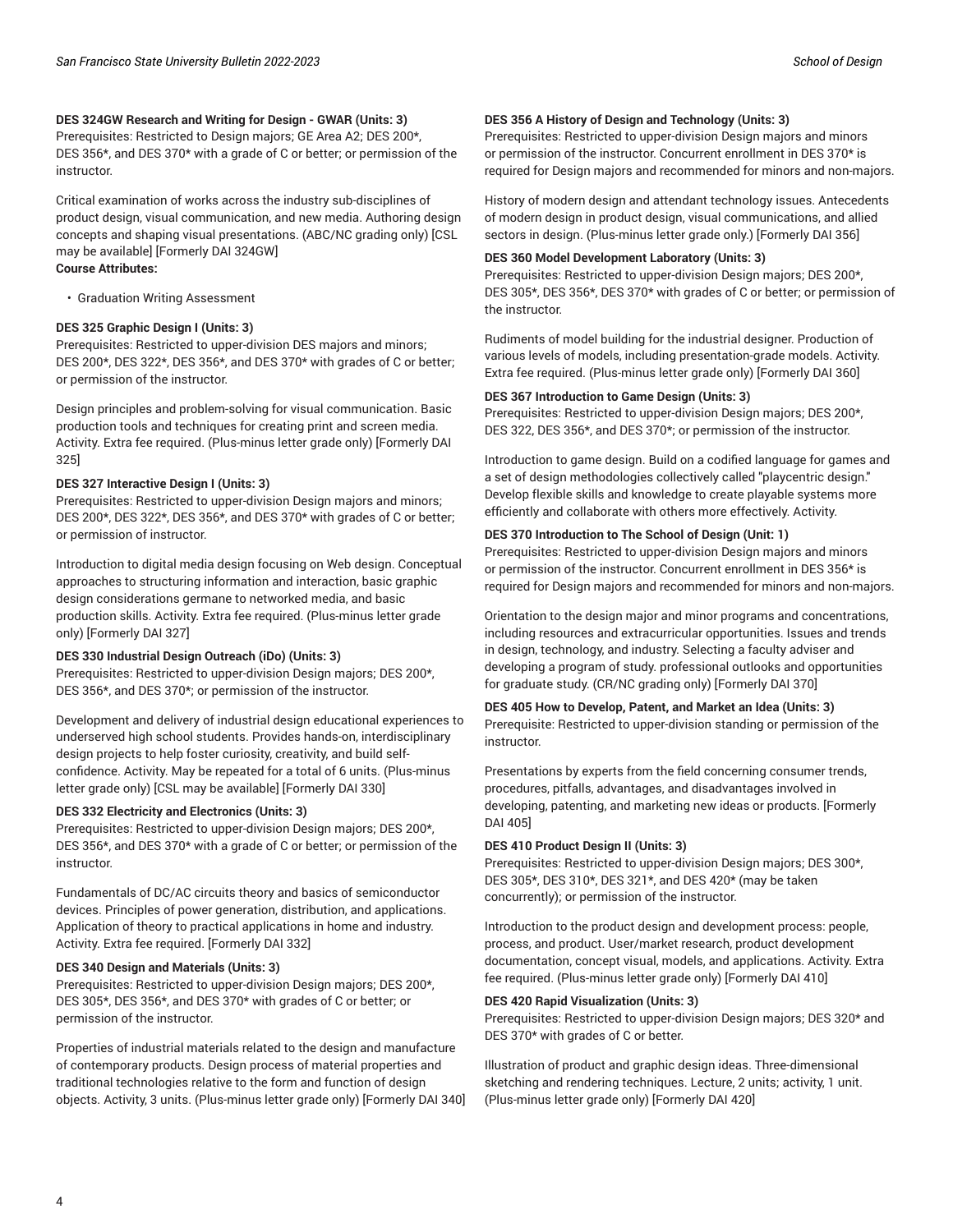#### **DES 421 Technical Drawing II: 3-D Solid Modeling (Units: 3)**

Prerequisites: Restricted to upper-division Design majors; DES 321\* or equivalent; or permission of the instructor.

Industry-standard computer-aided drafting. Use of computers to develop working drawings in architectural and industrial design. Practice with industrial input and output devices. Activity. (Plus-minus letter grade only) [Formerly DAI 421]

#### **DES 425 Graphic Design II (Units: 3)**

Prerequisites: Restricted to upper-division Design majors; DES 325\* with a grade of C or better; or permission of the instructor.

Building on the design and problem-solving skills explored in Graphic Design I, students work on more advanced and complex projects. Classic design briefs and experimentation in contemporary applications of type, letterforms, and imagery as design elements are combined with guided, complex design problems. Activity. Extra fee required. (Plus-minus letter grade only) [Formerly DAI 425]

#### **DES 427 Interactive Design II (Units: 3)**

Prerequisites: Restricted to upper-division Design majors; DES 327\* with a grade of C or better; or permission of the instructor.

Rich media design strategies and authoring techniques featuring graphical interaction, motion graphics, sound, and video content for Web and mobile platforms. Activity. (Plus-minus letter grade only) [Formerly DAI 427]

#### **DES 448 User Experience Design (Units: 3)**

Prerequisites: Restricted to upper-division Design majors; DES 300\*, DES 327\*; or permission of the instructor.

Explore user experience (UX) design process, research methods, prototyping techniques, and UX in industry contexts. Specific topics covered include user interface (UI) design, iterative prototyping methods, user research (for designers), usability testing, heuristic evaluations, ethics and social justice in UX design, design systems, strategy, and articulating UX problem-solving in presentation and writing. May be repeated for a total of 6 units. Activity (Plus-minus letter grade, CR/NC/ RP)

#### **DES 456 Design Thinking Principles and Practices (Units: 3)**

Prerequisite for DES 756: Graduate standing or permission of the instructor.

Prerequisites for DES 456: Restricted to upper-division Design majors; DES 200\*, DES 356\*, and DES 370\* with grades of C or better; GPA of 3.0\* or higher; or permission of the instructor.

Design thinking is a method for problem-solving and innovation that promotes an understanding of and empathy for the needs of the end-user of the product or service, and that emphasizes an iterative, process-based approach to problem-solving. Introduce design thinking methods including user-based research techniques and prototyping, offer opportunities to apply these methods to class projects, and examine case studies. (Plus-minus letter grade only)

(DES 456/DES 756 is a paired course offering. Students who complete the course at one level may not repeat the course at the other level.)

#### **DES 460 Rapid Prototyping and Manufacturing Systems (Units: 3)**

Prerequisites: Restricted to Design majors; DES 300\*, DES 310\*, and DES 321\* or equivalents; or graduate Design students; or permission of the instructor.

Design applications for Rapid Prototyping and Computer Integrated Manufacturing (CIM) systems; Manufacturing Resource Planning (MRP), integration methodologies and flexible manufacturing systems. Activity. Extra fee required. (Plus-minus letter grade only) [Formerly DAI 460]

#### **DES 475 Topics in Design (Units: 3)**

Prerequisites: Restricted to upper-division Design majors; DES 300\* and DES 322\* or equivalents; or permission of the instructor.

Directly supervised special topic design study taking various forms including teaching assistantship, group project, etc. Topics to be specified in the Class Schedule. Activity. May be repeated for a total of 9 units when topics vary. [Formerly DAI 475] **Topics:**

- 1. Exploring Package Design
- 2. Introduction to Solar Energy
- 3. Contemporary Design Issues
- 4. A Business Approach to Branding and Marketing

#### **DES 505 Senior Design Project (Units: 3)**

Prerequisites: Restricted to senior Design majors; DES 200\*, DES 322\*, DES 324GW\*, DES 356\*, and DES 370\*.

Culminating Design problem-solving experience. Initiating an industrial research and development project; conducting all phases of the design development, from initial research, testing, and prototyping, along with feasibility analysis and presentation. Activity. (Plus-minus letter grade only) [CSL may be available] [Formerly DAI 505]

#### **DES 510 Product Design III (Units: 3)**

Prerequisites: Restricted to upper-division Design majors; DES 300\*, DES 310\*, DES 321\*, DES 410\*, DES 420\*; or permission of the instructor.

Integration of design skills established in introductory courses and designing for human needs. Activity. (Plus-minus letter grade only) [Formerly DAI 510]

#### **DES 521 Technical Drawing III: Advanced Modeling and Rendering (Units: 3)**

Prerequisites: Restricted to upper-division Design majors; DES 321\* and DES 421\*; or permission of the instructor.

Advanced techniques in solid and surface modeling and rendering, using computer-aided design software and rendering programs to create accurate and visually compelling 3-D models; rapid prototyping component. Activity. (Plus-minus letter grade only) [Formerly DAI 521]

#### **DES 523 Information Design I: Data Visualization (Units: 3)**

Prerequisites: Restricted to upper-division Design majors or minors; DES 200\*, DES 300\*, DES 322\*, DES 325\*, DES 327\*, DES 356\*, and DES 370\*; or permission of the instructor.

Introduction to the field of information design focusing on data visualization problems for digital media, print, and environmental communication. Activity. (Plus-minus letter grade only) [Formerly DAI 523]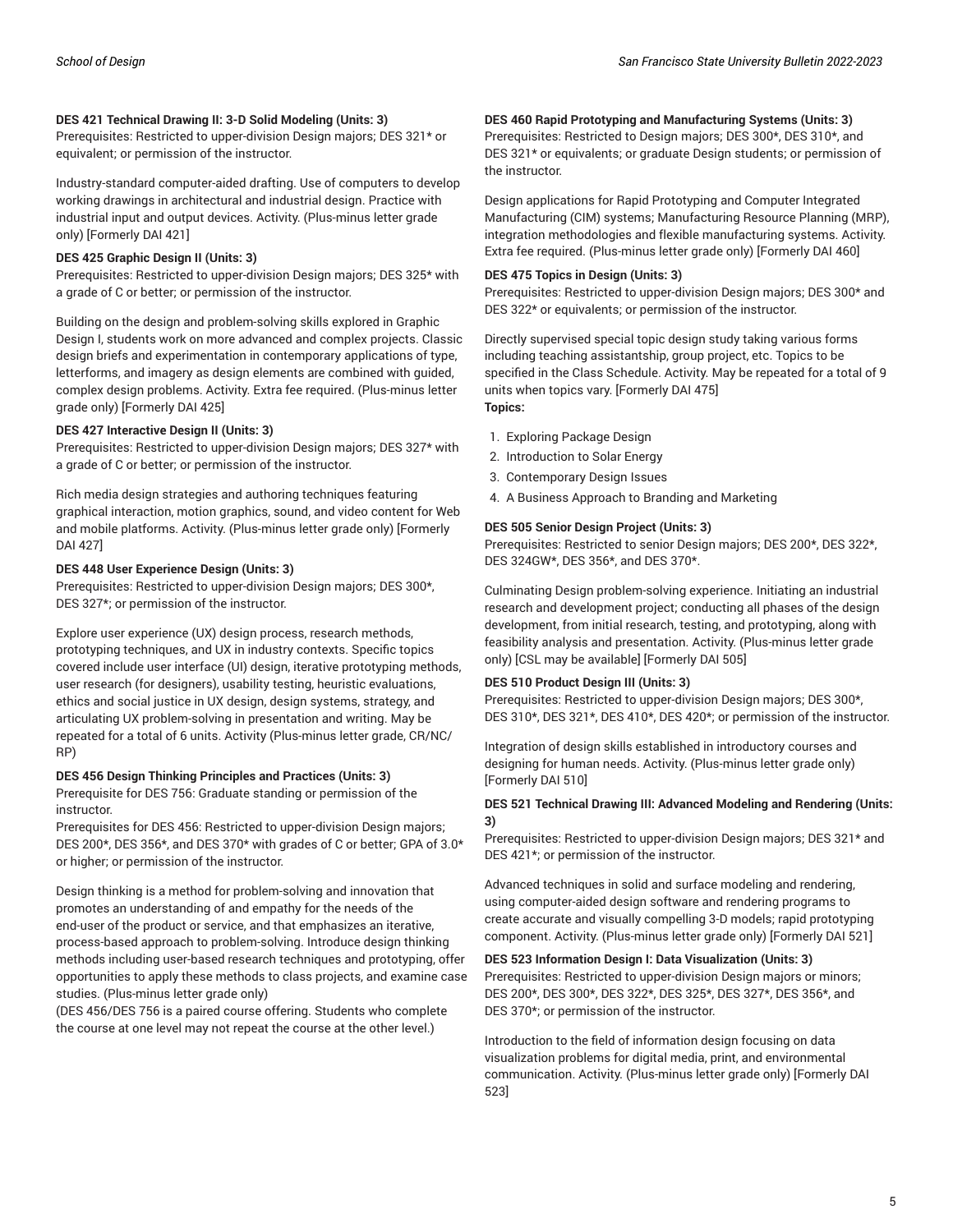#### **DES 524 Information Design II (Units: 3)**

Prerequisites: Restricted to upper-division Design majors or minors; DES 200\*, DES 300\*, DES 322\*, DES 356\*, DES 370\*, and DES 310\* or DES 325\* or DES 327\*, with grades of C or better; or permission of the instructor.

Development of multimedia materials for information design. Methods of communicating diverse subject matter through various media, threedimensional devices, and representative models. Activity. [Formerly DAI 524]

#### **DES 525 Graphic Design III: Advanced (Units: 3)**

Prerequisites: Restricted to upper-division Design majors; DES 425\* with a grade of C or better; or permission of the instructor.

Application of design principles in the solution of complex design projects. Activity. Extra fee required. (Plus-minus letter grade only) [Formerly DAI 525]

#### **DES 527 Interactive Design III (Units: 3)**

Prerequisites: Restricted to Design majors; DES 427\* with a grade of C or better; or permission of the instructor.

Focused experimentation and production in topics such as XR (AR and VR), motion graphics, and interaction design. Activity. (Plus-minus letter grade only) [Formerly DAI 527]

#### **DES 532 Applied Digital Electronics (Units: 3)**

Prerequisites: Restricted to upper-division Design majors or minors; DES 332\*; or permission of the instructor

Study of basic Transistor-Transistor-Logic (TTL) gates, combinational logic systems, counters, registers, encoders, decoders, Analog/Digital (A/D), D/A, and the tools/techniques used for analysis and application of digital circuits. Activity. Extra fee required. (Plus-minus letter grade only) [Formerly DAI 532]

#### **DES 560 Prototyping Smart Devices (Units: 3)**

Prerequisites: Restricted to upper-division Design majors or minors; PHYS 101\*, DES 310\*, DES 321\*, and DES 360\*.

Computer programming and electronic hardware design as applicable to product design practice. Use of microcontrollers, sensors, digital I/O devices, and various programming environments. Techniques of prototyping interactive electronic "smart" products for demonstration and evaluation. Activity. Extra fee required. (Plus-minus letter grade only) [Formerly DAI 560]

#### **DES 570 Professional Practices for Designers (Units: 3)**

Prerequisites: Restricted to senior Design majors; DES 300\*, DES 322\*, DES 325\*, and DES 327\*; or consent of the instructor.

Professional standards and practices of design. Development of an entry-level design portfolio and supporting documentation. Investigation of design and related roles in industry, employment opportunities, professional associations, design ethics, and interview skills. Hybrid components. Activity. (Plus-minus letter grade only) [Formerly DAI 570]

#### **DES 575 Contemporary Design Workshop (Units: 3)**

Prerequisites: Restricted to upper-division Design majors and minors; DES 200\*, DES 356\*, and DES 370\*.

Supervised projects on variable topics that may include CSL. Topics to be specified in the Class Schedule. May be repeated when topics vary. Activity. Extra fee may be required. [CSL may be available] [Formerly DAI 575]

#### **Topics:**

- 1. Biomimicry
- 2. Emerging Media
- 3. Social and Community Design
- 4. Justice Design: Crafting Ethical Design Solutions

#### **DES 576 Practical Experience: Internship (Units: 3)**

Prerequisites: Restricted to upper-division Design majors; DES 200\*, DES 356\*, and DES 370\*.

In-service experience in a special field. Directed experience in teaching and/or industry. Lecture, 1 unit; activity, 2 units. May be repeated for a total of 9 units. (CR/NC grading only) [CSL may be available] [Formerly DAI 576]

**DES 625 Graphic Design Practicum: Design Working Group (Units: 3)** Prerequisite: Restricted to upper-division Design majors; DES 325\* and DES 425\*; or graduate Design students.

Produce actual projects from beginning to end: concept to design to production. Students work directly with clients, both individually and in teams while gaining an understanding of the impact of materials and production costs as they produce materials promoting the University's programs, events, and initiatives. May be repeated for a total of 6 units. Activity. (Plus-minus letter grade only) [CSL may be available]

**DES 627 Advanced Projects in Visual Communication Design (Units: 3)** Prerequisite: Restricted to upper-division Design majors and minors; DES 325 and DES 327; or permission of the instructor.

Development of projects in advanced areas of interactive and/or print media. Special topics may include user experience and brand identity design. Activity. May be repeated for a total of 6 units when topics vary. (Plus-minus letter grade only) [CSL may be available] [Formerly DAI 627] **Topics:**

- 1. Brand Identity Design
- 2. Type in Motion: Motion Graphics
- 3. Visual Design for User Experience

**DES 628 Design Gallery: Exhibitions and Communications (Units: 3)** Prerequisites: Restricted to upper-division Design majors; DES 322\* and DES 356\* with grades of C or better; or permission of the instructor.

Theory and production of exhibitions, symposia, and publications for the Design Gallery, including planning, preparation, annotation, and critique. Activity. May be repeated for a total of 6 units. (Plus-minus letter grade only) [Formerly DAI 628]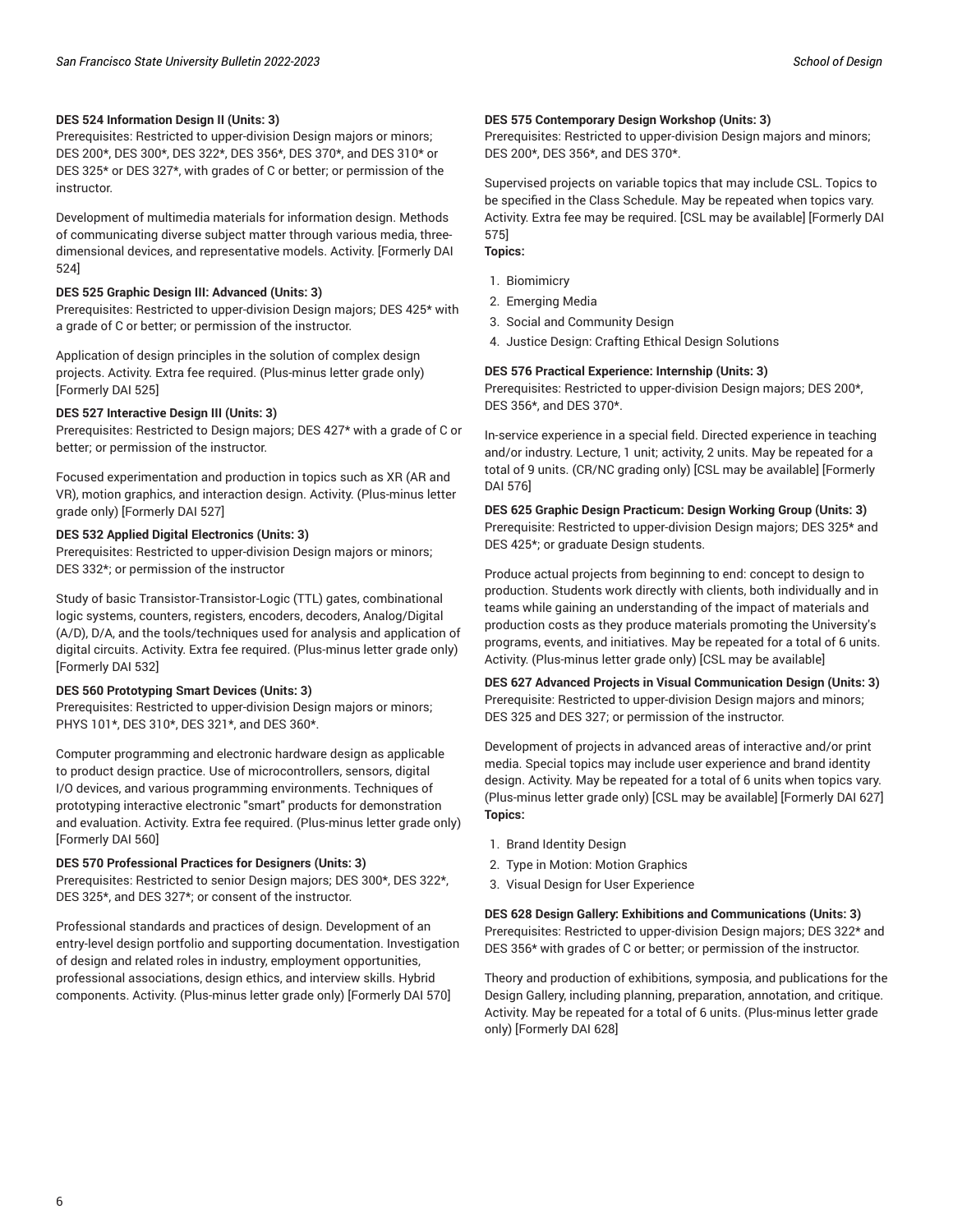#### **DES 685 Projects in the Teaching of Design (Units: 1-4)**

Prerequisite: Permission of the instructor; completion of an equivalent course in the subject matter.

Teaching experiences in design practice, theory, and history through assigned instructional projects as classroom aides. Training in teaching principles including supervised classroom teaching activities. (Students may earn a maximum of 4 units toward the baccalaureate degree for any course(s) numbered 685 regardless of discipline.)

### **DES 699 Independent Study in Design (Units: 3)**

Prerequisites: Restricted to upper-division Design majors; DES 200\*, DES 300\*, DES 322\*, DES 356\*, and DES 370\* with grades of C or better; cumulative GPA of 3.0\*; or permission of the instructor.

Supervised study of a particular problem in design. Open to students who have demonstrated the ability to work independently. May be repeated for a total of 6 units.

#### **DES 700 Seminar in Design Research (Units: 3)**

Prerequisite: Restricted to Design graduate students; Graduate Essay Test, which must be taken within six months of starting the graduate program.

Seminar in research methodology and introduction to the graduate program. Must be completed in the first semester of enrollment. (Plusminus letter grade only) [Formerly DAI 700]

#### **DES 701 Seminar: Trends and Issues (Units: 3)**

Prerequisite: Graduate standing in Family and Consumer Sciences or the School of Design.

Trends and issues in discipline-specific fields affecting individuals, families, and communities. Review of research and application of findings to problems. (This course is offered as FCS 700 [Formerly CFS 700] and DES 701 [formerly DAI 701]. Students may not repeat the course under an alternate prefix.)

#### **DES 724 Graduate Research and Writing Methods in Design (Units: 3)** Prerequisite: DES 700\* or permission of the instructor.

Overview and practicum of graduate-level research methods and scholarly writing forms, such as literature review, methods, abstracts, in preparation for graduate creative work and thesis projects. Project-based approach including collaborative, hands-on, and student-led learning. (Plus-minus AB/NC) [Formerly DAI 724]

#### **DES 755 Seminar in Design Management (Units: 3)**

Prerequisites: Restricted to Design graduate students; DES 700\*; or permission of the instructor.

Students create a production using their project management skills throughout the experience. (Plus-minus letter grade only) [Formerly DAI 755]

#### **DES 756 Design Thinking Principles and Practices (Units: 3)**

Prerequisite for DES 756: Graduate standing or permission of the instructor.

Prerequisites for DES 456: Restricted to upper-division Design majors; DES 200\*, DES 356\*, and DES 370\* with grades of C or better; GPA of 3.0\* or higher; or permission of the instructor.

Design thinking is a method for problem-solving and innovation that promotes an understanding of and empathy for the needs of the end-user of the product or service, and that emphasizes an iterative, process-based approach to problem-solving. Introduce design thinking methods including user-based research techniques and prototyping, offer opportunities to apply these methods to class projects, and examine case studies. (Plus-minus letter grade only)

(DES 456/DES 756 is a paired course offering. Students who complete the course at one level may not repeat the course at the other level.)

#### **DES 800 Seminar in Design Topics (Units: 3)**

Prerequisites: Restricted to graduate Design students; DES 700\* or equivalent.

Design theory and practice. Special techniques in individual and group approaches to problem-solving. (Plus-minus letter grade only) [Formerly DAI 800]

#### **DES 805 Seminar in Design Methodology (Units: 3)**

Prerequisite: Restricted to Design graduate students or permission of the instructor.

Research-driven design projects using advanced methodologies related to user-centered design, market/consumer research, human factors, product development, etc. Topics to be specified in Class Schedule. May be repeated when topics vary. (Plus-minus letter grade only) [Formerly DAI 805] **Topics:**

- 1. Industrial Design
- 2. Visual Communications

### **DES 852 Directed Experience in Design (Units: 3)**

Prerequisites: Restricted to graduate standing; permission of the graduate major adviser, supervising faculty member, and department chair.

Preparatory course preceding graduate creative work or thesis project comprising investigation of literature and/or prior art, formulation of a research question, preparation of creative work/thesis proposal, completion of a research plan, and presentation. May be repeated for a total of 6 units. [CSL may be available] [Formerly DAI 852]

#### **DES 894 Creative Work Project (Units: 3)**

Prerequisites: Permission of the instructor and departmental graduate committee; and approval of Advancement to Candidacy (ATC) and Culminating Experience (CE) forms by Graduate Studies. ATC and Proposal for Culminating Experience Requirement forms must be approved by the Graduate Division before registration.

(CR/NC, RP grading only) [Formerly DAI 894]